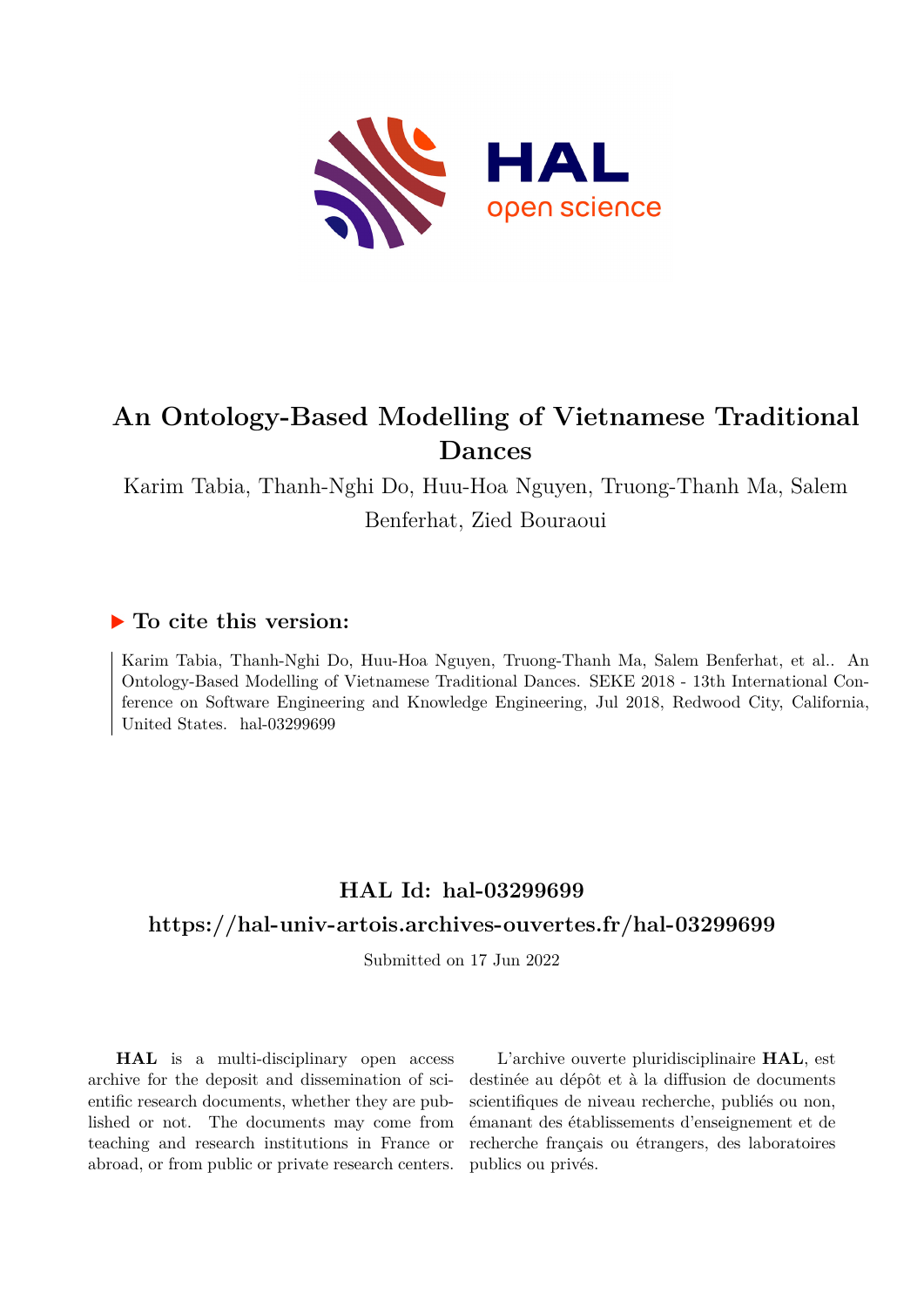# An Ontology-Based Modelling of Vietnamese Traditional Dances (Preprint version)

Truong-Thanh Ma<sup>1</sup>, Salem Benferhat<sup>2</sup>, Zied Bouraoui<sup>2</sup>, Karim Tabia<sup>2</sup>, Thanh-Nghi Do<sup>1</sup>, Huu-Hoa Nguyen<sup>1</sup>

<sup>1</sup> CICT, Can Tho University, Vietnam  $2$  CRIL, Artois University

Email: truongthanh1511@gmail.com CRIL CNRS & Univ Artois, France {dtnghi, nhhoa}@cit.ctu.edu.vn Email:{benferhat, bouraoui, tabia}@cril.fr

*Abstract***—Ontology is an essential resource to enhance the performance of information processing system as well as is an intelligent storage area served for management of largescale heterogeneous digital contents resulting. In this paper, we propose the initial steps for reconstructing a significant schema of Vietnamese traditional dances (VTD). Most of the typical dances of Vietnamese ethnic groups are recorded in multimedia format, in raw video. Accordingly, we concentrated on analyzing and collecting knowledge of the dance experts at art schools in Vietnam to classify and to determine the primary features for storing VTD Ontology. We propose an ontology-based modelling for the cultural heritage domain of VTD.**

**Keywords:** *Vietnamese Traditional Dance, Ontology, Knowledge Representation, Modelling*.

#### I. INTRODUCTION

Southeast Asia is one of the most assertive growing regions in the world with natural and cultural resources. Specially, the cultural foundation regarding dance domain plays an important role in community life, it always brings the historical and cultural knowledge to the adjacent generation [1][13]. The intangible culture heritages (ICHs) of the ethnic group dance are quite difficult to identify the exact values and great significance. This paper focuses on VTDs which are truthfully assertive and original.

VTDs principally concentrate on four primary aspects: [6][2]: firstly, depicting straightforward the scene of animated daily activities as well as redrawing a picture about traditional careers, particular symbols and outstanding stories in history through truthful dance movements; Secondly, utilizing conventional and ordinary props combine with gentle music. The selected props for performing depend on the music's contents in order to express character feelings. The third point is the dance must approach that so-called "the true, the good and the beautiful". Vietnamese typical stories and scenes always reflect comprehensively and evidently the daily life of each ethnic group through distinctive dances. The final aspect is the dance message. Most of the VTDs are not only creating aestheticism on the stage as well as serve the entertainment but also transshipping many meaningful messages to spectator.

One of the main contribution of this paper is to propose an ontology-based modelling of VTD. Our ontology is obtained from the books[1][2][6][12][13][3] and also from the dance experts at the art schools in Vietnam. Ontology is a principle of any system to represent knowledge for a given domain [12]. It represents information from multiple heterogeneous sources in concepts and semantic relations of the concepts. Ontology plays an important role in the representation of information processing system and also is one of the formalism of describing entities, the properties and relationship. It also offers to managing and sharing information. Especially, it brings a mission of transshipping information from multimedia data (such as raw Video/images) to computer. Correspondingly, utilizing ontology for preserving ICH is a completely appropriate selection because the traditional dances is recorded in raw videos which are complicated and enigmatic for storing heterogeneous information blocks. The combination between artificial intelligence and expert knowledge regarding dance domain for preserving ICH is definitely expected.

Maintaining the intangible cultural properties as well as the traditional dance is extremely difficult. Indeed, the dance documents in Vietnam is extremely limited. Most minority ethnic group dances are not written in any book or any document. They retransmitted through "word of mount" form, particularly, the traditional dances of minority ethnic groups.

Approaching our VTD is decomposed in three primary stages: the first aspect is panorama overview of dances (1); the second angle is region-zone of dances (2), considering this aspect because most of the VTDs depart from distinguishable ethnic groups living region-zone in Vietnam territory; the last approaching is the fundamental movements of ethnic groups (3). In this paper, we concentrate on presenting the first stage to build VTD ontology. Our primary challenge is to determine primary concepts combined with essential properties based on expert knowledge and restructuring the ambiguity in VTDs.

The remainder of this paper is structured as follows. In the next section (section 2) we give an overview and related works, after that we present expert knowledge to develop ontology for VTD in section 3. In section 4, we discuss and illustrate building an ontology. Finally, section 5 concludes the paper.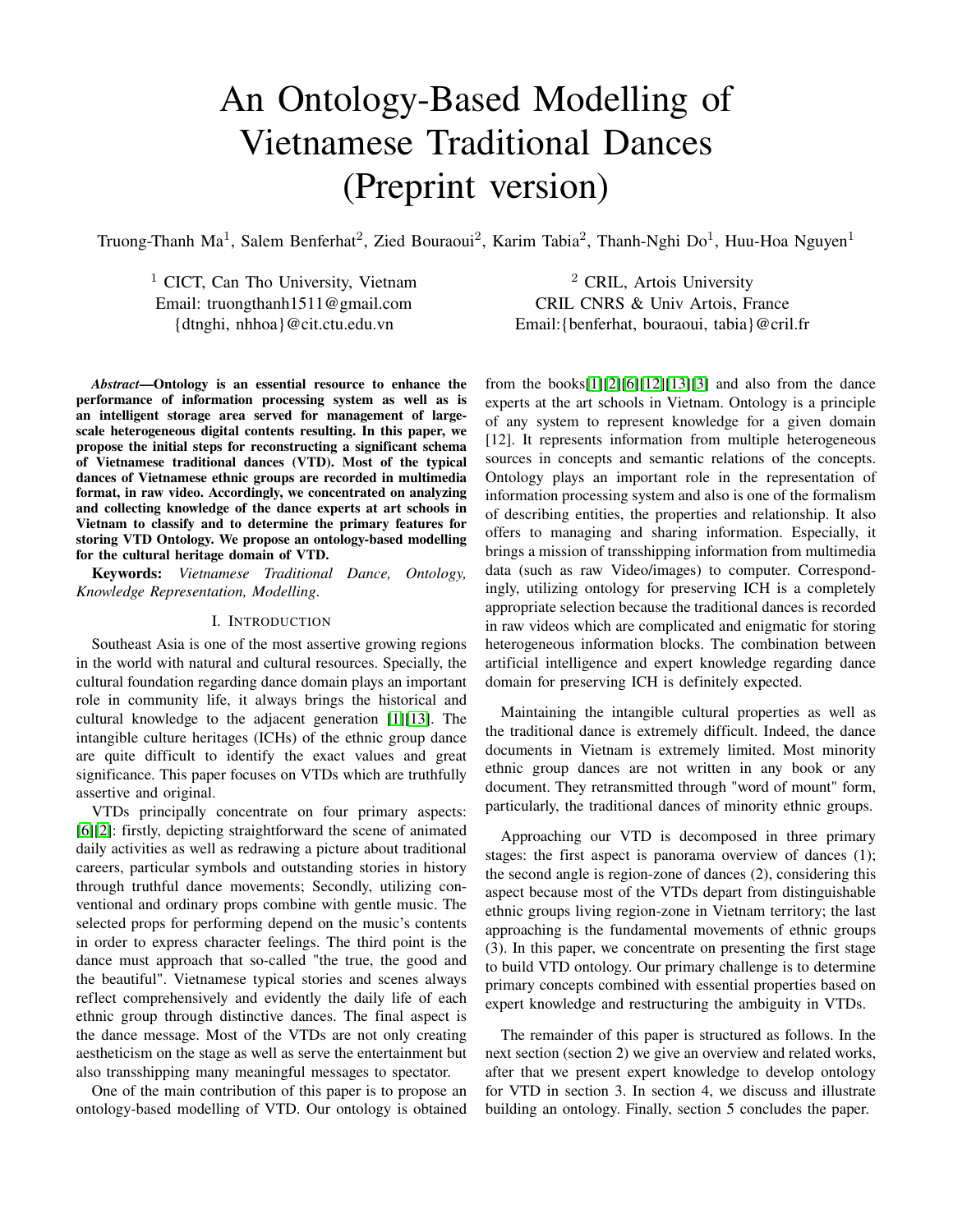#### II. OVERVIEW AND RELATED WORKS

#### *A. Vietnamese traditional dance overview*

Vietnam has a rich cultural heritage, where music and dance has been interwoven with the social fabric. Vietnamese classical music and dance portray human emotions, love and devotion, narrate stories from life activities, history and religious and are the integral parts of the festivals and celebrations. List of ICHs compiled by UNESCO includes many dances, instruments, theater and music forms, namely "Đờn ca tài tử" of the Vietnam's South, "Nhã nhạc cung đình" of Huế, "Ca trù" of the Vietnam's North, "Cồng chiên Tây Nguyên" of Western Highlands of Vietnam and so on. Although the VTDs of ethnic groups have not been written into the UNESCO list yet, nevertheless it brings many local traditional cultural values in each particular dance and acknowledged the ICHs in the heart of Vietnamese community.

There are three basic characteristics that the choreographer as well as performer must be paid special attention to: (1) ethnicity, (2) transshipping meaningful message, and (3)"chânthiện-mỹ" *(the true, the good and the beautiful)*. The explicit explanation as follows: firstly, regarding the ethnicity, most dances of the minority ethnic groups is to predominantly concentrate on the ethnicity, in spite of performing with simple movements, they always bring private ethnic features for each performance, it can be local particular props or ethnic costumes. Secondly, considering dance message, the VTDs is kept in a significant mission to be transshipped at least one message to receivers who is not only spectator but also anything and even be the god. Hence, the VTDs is a steady bridge in educating about human dignity, morality and even historical knowledge. Instead of learning the historical lesson in regular classes as well as participating in the training course for life skills, the dances has become the digital channel for efficient educating personality, knowledge and even ethnicity to the generations. Thirdly, the explanation as follows "chân *(the true)*" means the performer must express their emotions truthfully inside each movements and face's expression; "thiện *(the good)*" means the dances approach the best of the activities in life, it brings an aspiration for the bright future of their ethnic group; "mỹ *(the beautiful)*" means the dances and dancers must be interested in aestheticism.

In addition, Vietnam is a multi-ethnic country bringing many different cultures [13], fifty-four-ethnic groups are living in a territory with many typical multiform dances. The most remarkable feature to easily distinguish the dances of each ethnic group is the ethnic props as well as ethnic traditional costumes. Normally, the ethnic people would wear the private costumes and typical props of their ethnic group for performing in the particular festivals or traditional celebrations. Props as bamboo, hat, towel, soft silk and even daily tools for working as shovel, "lưỡi hái" and baskets are utilized in VTD. Besides we are also seen some ethnic props as "Đàn tính", "khèn" (music instrument), or "Khăn piêu" (handkerchief of Thai people). Almost all ethnic groups possess the private specific costumes of that ethnic group, the selection of traditional costumes is

always the first precedence. Additionally, we are also effortless to catch sight of pastoral pictures through common props as banana tree, bamboo tree, stack of straw for Vietnamese countryside. Generally, most of the VTDs concentrates on rural area than urban region, therefore the scenes and props are utilized to intimately related to countryside or village.

#### *B. Related works*

The author in [8] illustrates preserving and promoting of intangible cultural through Benesh notation to define the movements, after that using OWL(Ontology web language) and the semantics of Benesh Movement notation (BMN) to build Ontology for video movement. In [7], dances were described and stored taking advantage of expressivity of description logics. Dance choreographies was built in OWL to represent and archive. Besides using SPARQL queries for searching within the ontology based on steps and movements of dances. Another approach for automatic annotation and retrieval of video content, which is based on ontologies, has been presented by Ballan et al [11]. They build an ontology schema based on abstract concepts and relations, after that they described a web video search engine that based on ontologies. In [9], the author group presented a method to encode and structure metadata of folk song collections. This method uses and extends the CIDOC (Conceptual Reference Model) CRM, the research result is to determine the roles and classes provided by CIDOC CRM have been useful in dealing with the particularities of Basque folk song collections.

#### III. VTD EXPERT KNOWLEDGE

#### *A. Expert Knowledge Congregation*

VTD is the art form reflect the human life through its formal form, most of the gestures and movements intimately related to processing manual labor as well as the life activities in ethnic group community. Each dance performance session lasts from 4 minutes to 10 minutes, including average about 5-10 dancers (normally) [13]. In VTD, it splits two types: "múa dân gian" *(folk dance or community dance)* and "múa cung đình" *(court dance or dance in theatre)*. They are known as "Múa dân tộc", we could call traditional dance in English. In this section, we concentrate primarily to explicitly model the knowledge on VTD, which could be splitted in five categories: Non-story dances (dư-hứng), Bare-handed traditional dances of Vietnam, Historical dances, Dances about traditional manual labor of ethnic groups, Dances in festival and daily life.

The following details each of these categories:

*1) Non-story dances - (dư-hứng):* In Vietnam, non-story dance is one of the most prevalent dance forms that the ethnic group community utilizes to perform in life as well as in the significant events. "Dư Hứng dance" is the common name of this dance form which is called by experts of the dance domain. These dances are the performances without story. The remarkable feature of these dances is the ethnicity and community, because the dance performance brings a private ethnic color in each particular movement. The performers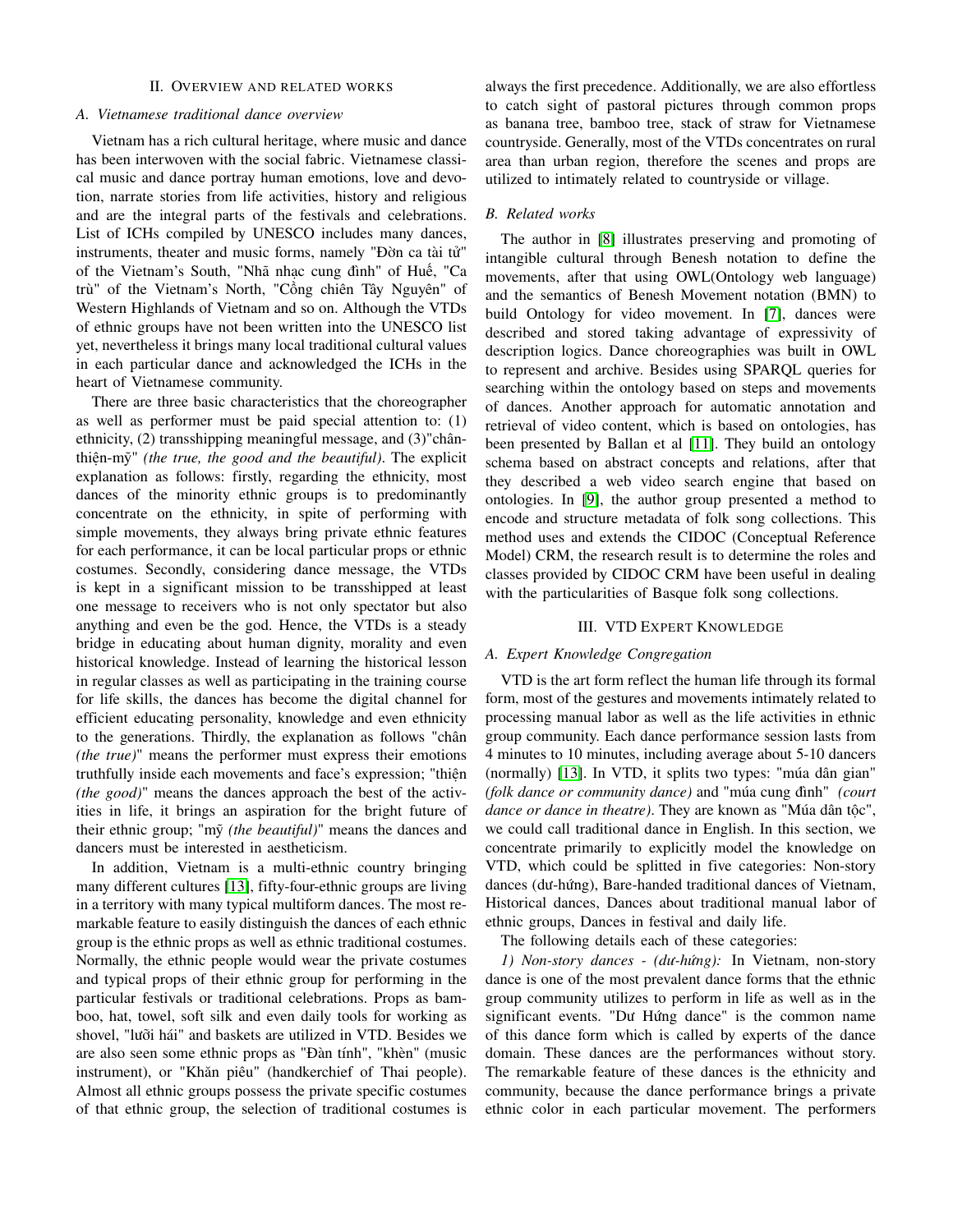could play creatively in anywhere and any kind of music. Nonstory dances are divided in two main kinds as in sub-schema of figure 1 do that: utilize props for performing and dances without props (bare-handed dance).

In this subsection, we concentrate on analyzing the dances utilizing props without plot. Normally, the props intimately related to life activities and typical ethnic group symbols. Considering about props of life, there are four main props: (1) flowers, (2) manual labor tools, (3) instruments and (4) symbols. Firstly, most of the flower would be one of the first selection in VTDs, there are many kinds of flower for performing as lotus dance, sunflower dance, rose dance and so on. In which, lotus and sunflower is performed the most because they had been acknowledged as national flower by Vietnamese community. Secondly, the manual labor tools is also performed in dances, it is the tools of life activities, for example: "pick tea leaves" dance of Thai ethnic group with familiar prop "gùi - similar with papoose" or "Lên nương dance" with hoe tool and leaf-hat. Thirdly, the ethnic instruments are also the dance name and they would be primary props to perform in those dances, namely "Đàn tính" dance (a kind of instrument of Thái ethnic group), "Trống Cơm" dance (a kind of drum), "gong" dance (percussion instrument) and so on. Finally, the local and national symbols also performed in the major festival of ethnic groups, such as lotus dance, "trống đồng" dance.



Figure 1. Sub-schema of non-story dances

*2) Bare-handed dances:* This is the dances that performers just utilize the hands and body language without any prop in each dance performance. Creating the distinct hand gestures combine the fundamental movements is one of the private features of these dances. Normally, the dance performances are organized from two to eight people for a dance formation, sometimes even there are the large number of dancers participate in. There are five main subjects in these dances: (1) symbol dances without props, (2) traditional custom dances, (3) dances for life activities , (4) festival dances, (5) dances for praying. The following details each of the five subjects in bare-handed dances: Firstly, this is dance that performer using body-language to depict ethnic symbols. Instead of utilizing props for performing, these dance performances would be imaginableness through postures and movements, evidence as lotus dance, peafowl dance *(note that do not must forms of shadow dance)*. Secondly, the dances about traditional custom is performed in remarkable events of ethnic groups or anniversaries, such as "Xòe-thương-nhau" dance, HMông dance. Thirdly, the dances for life activities is performed at parties (wedding, birthday) in ethnic community (note that it is not as formal as traditional custom dances), example as Lăm-leo dance, dù-kê dance of Khmer ethnic group. Fourthly, the remarkable feature of festival dances is heightened the ethnicity in each dance performances. Normally, the circle formation in festival with simple movements to create funny atmosphere is always selected to perform, such as rom-vong dance, saravan dance and so on. Finally, let us consider [12] an example regarding "Tắc-xình" dance of "Sán-Chay" ethnic group is an evidence for praying in dances. This dance is in "cầu mùa" (pray for harvest) festival, it is not only bringing wishes of the good harvest but also an aspiration for connecting the communities together.

*3) Historical dances:* The historical dance performance depicted the scenes of the outstanding events of Vietnamese history as well as the legends. We could split historical dances on three primary aspects: firstly, the scene of remarkable war events (1), such as "The great victory on the spring in 1975", "The Dien Bien Phu victory"; secondly, the scene of an illustrious national hero (2) had batted unyieldingly in antitrespassing wars as well as the prominent background of national hero, such as sister "Võ Thị Sáu", Uncle Ho, Vương king; and the third aspect (3) is the legends of Vietnam, as "Lac Long Quan" king an AuCo Queen, "Thánh gióng".

Generally, most of the dance performances primarily concentrates on the historical message transshipping, the noticeable point is the selected props for performance to be inherent in the historical figure, example: dragon boat and magic sword associate with "Lê Lợi" King; Rằn handkerchief and Áobà-ba (Skirt) associate with "Võ Thị Sáu". The remarkable feature of these dances is the personality description as well as transshipping the content of story. The choreographers must select the cardinal features of story to build dance lesson, through the meaningful stories will be worth lessons to recommend and to educate the present generation regarding moral person, history and ethnicity.

*4) Dances regarding traditional manual labor:* The dance performances regarding traditional labor is necessary with supporting of props and bringing a plot. The dances depict truthfully the scenes of traditional manual works. It could be the steps as well as the stages on the process of traditional manual labor in their ethnic group. Normally, the choreographer extracts the scene from the traditional works to build the dance performance, they would retrace step-by-step of the scenes in their traditional career to aim at honoring the labor values. For examples: the salt village dance - they would perform their traditional work with four segments (getting water from sea, containing water, drying-water, crystallizing).

*5) Dances in festival and daily life:* In Vietnam, the dances regarding daily life is split in two main kinds: the dances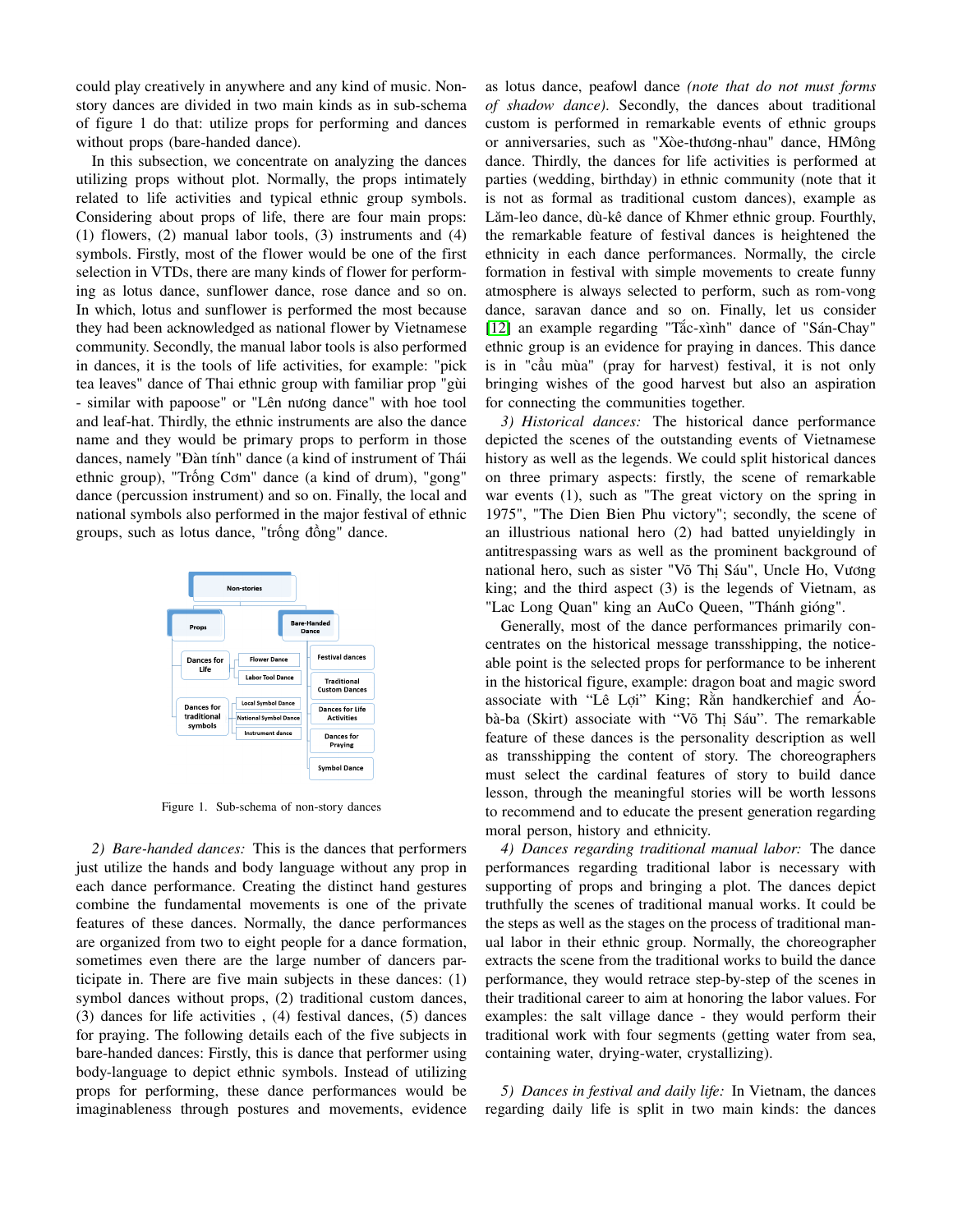

Figure 2. The sub-schema of festival dances and daily life dances

in rural(1) and the dances in urban (2). Dances for rural region depicts the scene of countryside, works on the fields and even the scenes from daily life activities with pasturing buffaloes, fishing and cultivation. In contract, considering dances for urban areas is the scenes of the modern life to reflect the bad activities from the young generation. It extracts the dark background in the city to admonish their children (the adjacent generations). More importantly, almost all the dances regarding life of urban area is belonged to Kinh ethnic group.

On the other hand, considering the dances in festival, it splitted on four particular aspects as in figure 2: the first aspect is animal dance (1). The second one is competition dances between human and animal (2). Thirdly is the dances in significant event (3); and last aspect is the dances for praying (4). All dances in this section always bring a plot in each dance performance. Firstly, considering animal dances, normally, this animal is treasured in the ethnic community, such as: "tortoise dance" of Dao ethnic group. These animal dances would like to receive lucky, happiness and prosperity from sacred animal. Secondly, regarding competition dance, this is the dance performance relevant to competition between animals together or between animal and human. Generally, these dances focus on taming the bad character to return with good lifestyle. Thirdly, the dances in event, it is the special traditional dances to welcome visitor in significant events. These events could be the annual events, the new outstanding events and ethnic community events without bringing the historical elements. In last aspect, regarding praying in dance [12], these dances praying about harvesting the good crops in the whole year or praying for sufficient money, food and happiness or praying a good health for all members in their family and village.

#### *B. Structure of Vietnamese Traditional Dance*

This subsection provides a brief overview schema for VTD. We recall that this schema is based on [1][2][6][12][13] but also benefits from the dance experts *(consist of dance choreographers, dancers and their teacher)* at art school in Vietnam, we have selected the significant features to reconstruct the schema for VTD regarding case of the panorama overview as figure 3. There are three main features that the dance experts have suggested to be interested in researching: Firstly, ethnicity



Figure 3. The overview schema for VTD

in dances to answer for question about "ethnic groups" because most of the traditional dances depart from the customs of ethnic groups, interested in props and costumes. Secondly, transshipping the meaningful messages to spectator, interested in plot. Thirdly, festivals or events of ethnic groups.

#### IV. CONCLUSION AND FUTURE WORKS

The preservation and promotion of ICH is one of the most interest and worried problems in Vietnamese community, particularly, in case of traditional dances. For preservative purpose, we collected significant features needed to build an ontology for VTD. The work presented in this paper is the first stage regarding preserving and promotion of VTDs based upon the background of artificial intelligent. Our next plans include enhancement and extension of the VTD ontology following different aspects and concentrate on developing applications automatically based on ontology.

#### V. ACKNOWLEDGEMENTS

This work has received support from the European Project H2020 Marie Sklodowska-Curie Actions (MSCA), Research and Innovation Staff Exchange (RISE): Aniage project (High Dimensional Heterogeneous Data based Animation Techniques for Southeast Asian ICH Digital Content), No: 691215.

#### REFERENCES

- [1] L.T.Loc, "Mua dan gian cac dan toc Viet Nam", in *Thoi-dai Publishing house*, 1994.
- [2] V.Hoc, "Nghe thuat mua Viet Nam, thoang cam nhan", in *Nation Publishing House*, 2001.
- [3] T.V. Son, Đ. T. Hoàn, N. T. M. Hương, "Mua dan gian mot so dan toc vung Tay Bac", in *Culture and Nation Publishing House*, 2003.
- [4] J. Davies, A. Duke, Y. Sure, "OntoShare An Ontology-based Knowledge Sharing System for virtual Communities of Practice", *in proceedings of the 28th International Florida Artificial Intelligence Research Society Conference (FLAIRS)*, 2005.
- [5] Salem Benferhat, Zied Bouraoui, "Min-based possibilistic DL-Lite", *in Journal of Logic and Computation (JLC)*,2017.
- [6] L.N. Canh, "Nghệ thuật múa Hà Nội truyền thống và hiện đại", *in Hà Nội Publishing House*, 2011.
- [7] E.R. Katerina, I. Yannis, "A labanotation based ontology for representing dance movement", *in Proceedings of the 9th Int Gesture Workshop*, 2011.
- [8] S. Sawsan, D.B. Dominique, M. Said, M.Pierre, "An ontology for video human movement representation based on Benesh notation", *in Proceedings of Multimedia Computing and Systems (ICMCS)*, 2012.
- [9] S. Debastian. "Ontologies for representation of folk song metadata", *in Technical report, EHKZAARE201201*, 2012.